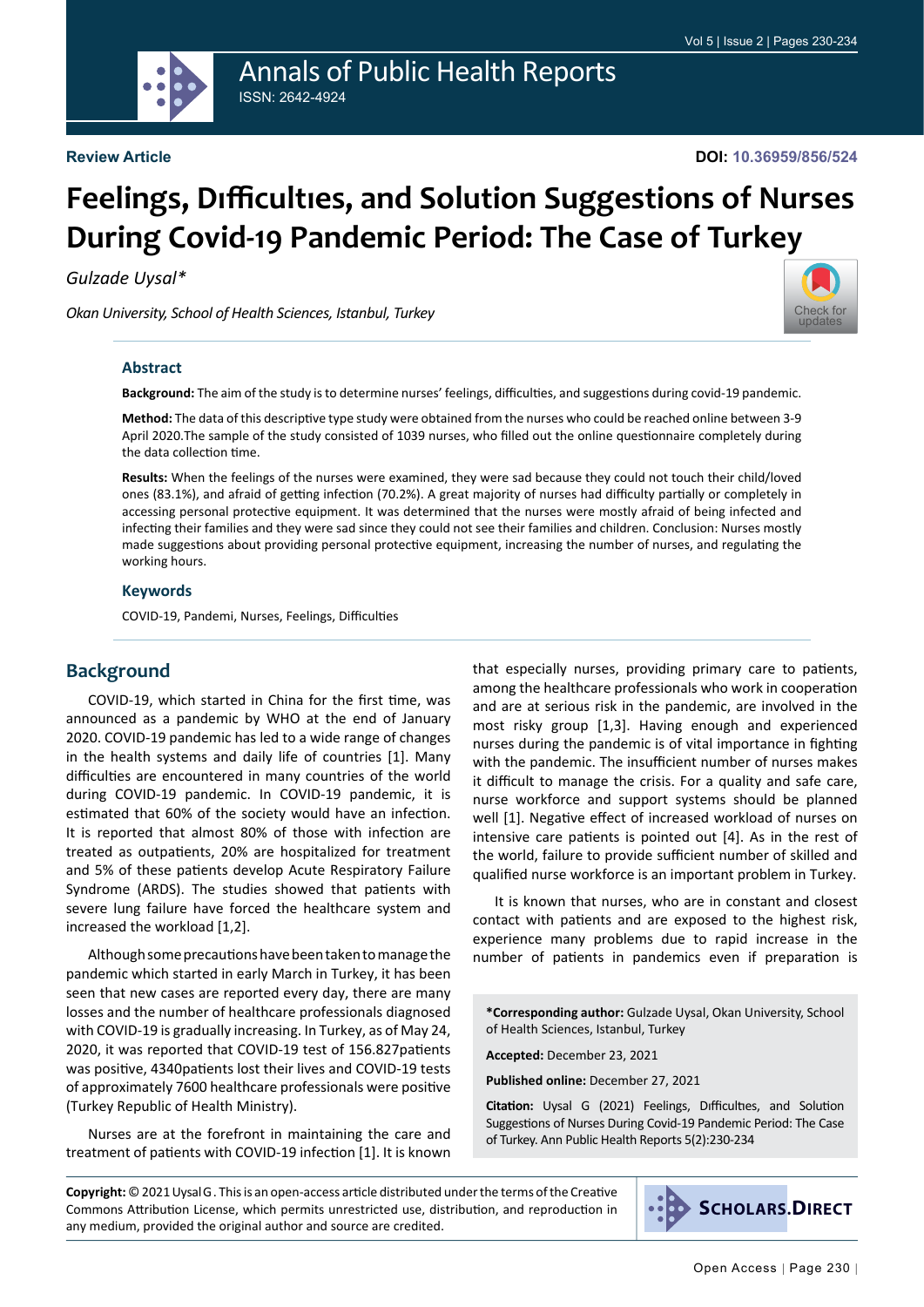**Citation:** Uysal G (2021) Feelings, Dıfficultıes, and Solution Suggestions of Nurses During Covid-19 Pandemic Period: The Case of Turkey. Ann Public Health Reports 5(2):230-234

made. Improving the working conditions, evaluating the organizational and structural barriers and developing solution suggestions during pandemic periods are important. It will be a guide for countries to share their experiences during the epidemic period. This study was conducted to determine the feelings, difficulties, and solution suggestions of nurses in COVID-19 pandemic period. We expect these results to provide clues for problems experienced by nurses due to COVID-19 pandemic.

## **Method**

This descriptive cross-sectional study was conducted between 3-9 April 2020 in order to determine.

#### **Population and sample**

The population of the present study was composed of 190.000 nurses (Ministry of Health, 2019) working in Turkey. All of 1039 nurses, who were voluntary to participate in the study and completed fully the online research questionnaire in the 1-week period allocated to collect the data of the study, were included in the sample.

## **Data collection tools**

The data were obtained with the questionnaire that was prepared by the researchers upon the literature review and was composed of expressions examining the nurses' sociodemographic characteristics (age, education status, marital status, working characteristics etc.) as well as their opinions about pandemic and difficulties they experienced.

## **Data collection**

The questionnaire was transferred to online environment by one of the researchers by using the survey program. The link of the questionnaire transferred to the online environment was sent to the nurses over their personal e-mail addresses and whatsapp groups and they were asked to fill it based on a personal statement. It took averagely 5-10 minutes to complete the questionnaires.

#### **Data assessment**

The data obtained at the end of the study were evaluated in the SPSS 21.0 packaged software. Number, percentage, mean and standard deviation were used in descriptive statistics to assess the data.

## **Results**

It was determined that the mean age of the nurses participating in the study was  $32.17 \pm 7.74$  years, 88% of them were female, 55% were married, 45% had children and 64% provided care to their children with their spouses in turn, 88.6% had a bachelor's degree and 58.6% were working as a nurse for less than ten years ([Table 1](#page-1-0)).

It was determined that 38.7% of the nurses had difficulty in finding personal protective equipment ([Graph 1](#page-1-1)).

It was found that hospitals, where 86.9% of the nurses were working, had COVID-19 pandemic clinic and 70.5% of them provide care to patients diagnosed/suspected with

<span id="page-1-1"></span>

<span id="page-1-0"></span>**Table 1:** Socio-demographic and working characteristics of the nurses (n:1039).

| Variables                                     | n   | %    |
|-----------------------------------------------|-----|------|
| Gender                                        |     |      |
| Female                                        | 913 | 87.9 |
| Male                                          | 126 | 12.1 |
| <b>Marital Status</b>                         |     |      |
| Married                                       | 572 | 55.1 |
| Single                                        | 467 | 44.9 |
| Those with children                           |     |      |
| Yes                                           | 470 | 45.2 |
| No                                            | 569 | 54.8 |
| <b>Family Type</b>                            |     |      |
| Nuclear family                                | 783 | 75.4 |
| <b>Extended family</b>                        | 89  | 8.6  |
| Single parent (Widow)                         | 49  | 4.7  |
| Living alone                                  | 118 | 11.3 |
| Child Care (n:470)                            |     |      |
| Spouses care in turn                          | 301 | 64.0 |
| Cared in the house of family elders           | 84  | 17.8 |
| Cared by family elders in our house           | 74  | 15.7 |
| Nanny                                         | 11  | 2.5  |
| Those with chronic disease                    |     |      |
| Yes*                                          | 235 | 22.6 |
| No                                            | 804 | 77.4 |
| <b>Education status</b>                       |     |      |
| Health vocational high School                 | 118 | 11.4 |
| University graduate                           | 920 | 88.6 |
| <b>Working institution</b>                    |     |      |
| <b>Public Hospital</b>                        | 651 | 62.7 |
| University Hospital                           | 181 | 17.4 |
| Private Hospital                              | 140 | 13.5 |
| <b>Family Health Center</b>                   | 67  | 6.4  |
| <b>Working Department</b>                     |     |      |
| Internal Medicine - Surgery                   | 158 | 15.2 |
| Pediatric - Pediatric emergency               | 90  | 8.7  |
| Adult intensive care - emergency              | 224 | 21.6 |
| Pediatric - newborn intensive care            | 143 | 13.8 |
| <b>Outpatient clinic-Operating Room -FHM-</b> | 424 | 40.7 |
| venipuncture -ECG                             |     |      |
| <b>Working year</b>                           |     |      |
| 10 years and less                             | 609 | 58.6 |
| 11 years and more                             | 430 | 41.4 |
| Shift type                                    |     |      |
| Day                                           | 343 | 33.0 |
| Shift                                         | 426 | 41.0 |
| 24 hour block                                 | 270 | 26.0 |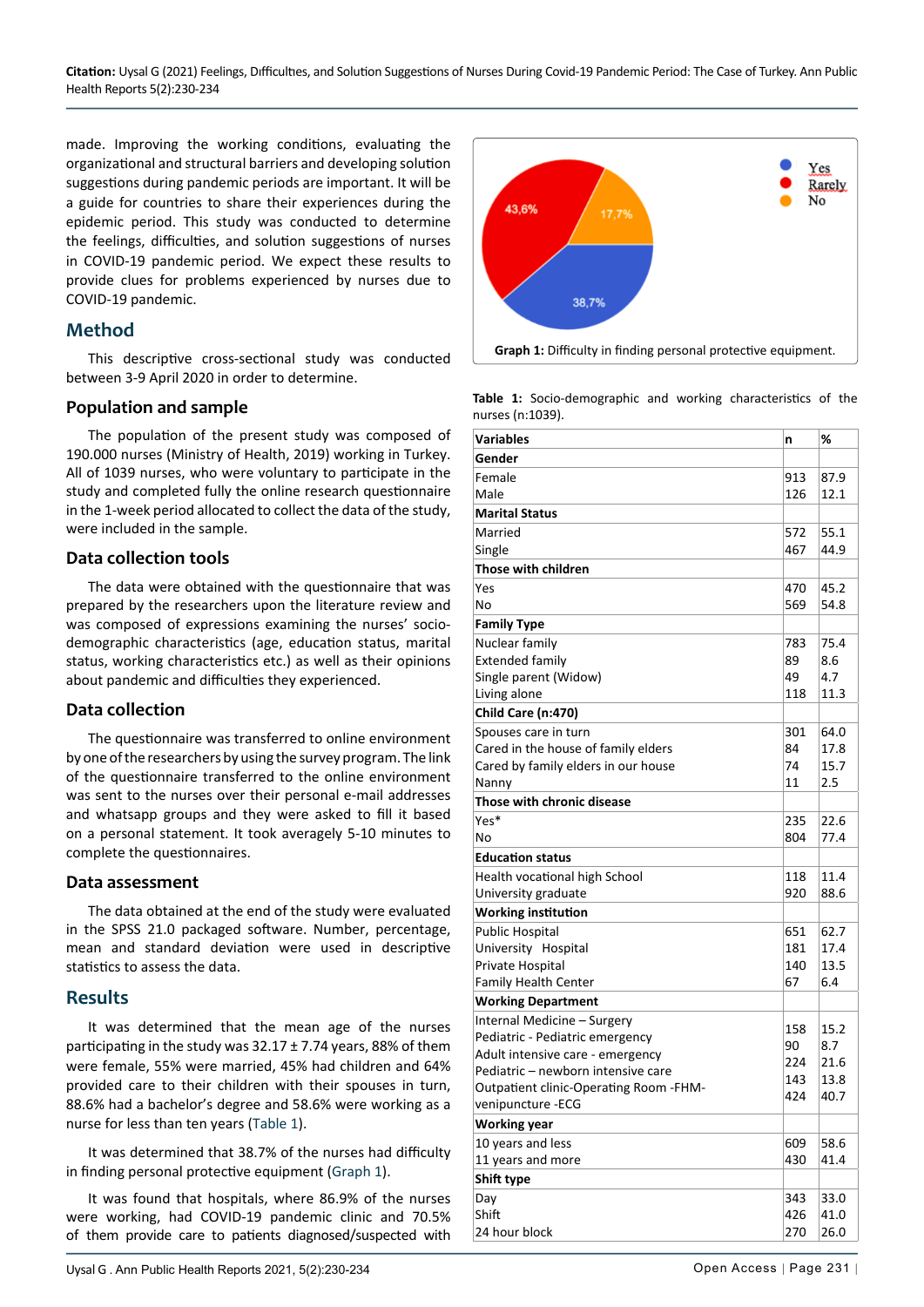COVID-19. 58.2% of the nurses received training onCOVID-19 and 67.9% followed publications/guides on COVID-19 [\(Table 2](#page-2-0)).

When the nurses' feelings about COVID-19 pandemic in [Table 3 w](#page-2-1)ere examined, they were observed to be afraid of carrying an infection to their families (92.5%), sad about being unable to touch their children/loved ones (83.1%), afraid of getting infected (70.2%) and tired due to intensive working tempo (60%) [\(Table 3](#page-2-1)).

Priority problems experienced by nurses and their solution suggestions were asked open-ended. Nurses (n:703) stated the priority problems they experienced about COVID-19 pandemic as the lack of personal protective equipment (PPE), inability to see their families, shelter, fatigue, lack of information, exclusion by the society, etc.

In terms of frequency order, the solution suggestions of 57.8% of the nurses (n:601) concerning COVID-19 pandemic were observed to be appropriate distribution of PPE, increasing the number of nurse, regulating the working hours, arranging the regulations about social isolation of the society, testing the healthcare professionals without waiting symptoms, giving days off to healthcare professionals with chronic disease, increasing the trainings of the workers, and informing the public about the pandemic.

## **Discussion**

Many difficulties are encountered concerning COVID-19 pandemic in many countries of the world today. Pandemic has caused significant changes in the healthcare systems of countries [1]. The studies have pointed out the workload increasing due to the patients who develop severe lung failure in COVID-19 [2] and the negative effect of increased workload of nurses on the intensive care patients [4]. The willingness of healthcare professionals can be increased by providing a suitable place and a safe working environment with providing adequate PPE for them and giving training and correct and fast information in pandemic period [5]. This study was conducted to determine the feelings, difficulties, and solution suggestions of the nurses in COVID-19 pandemic period in Turkey.

Since COVID-19 virus is highly infectious, it is recommended for all people to wear masks in daily life. Using PPE is much

<span id="page-2-0"></span>**Table 2:** Preparations for the COVID-19 pandemic (n:1039).

| <b>Variables</b>                                              | n   | %    |  |  |  |
|---------------------------------------------------------------|-----|------|--|--|--|
| Having a COVID-19 pandemic clinic in the hospital             |     |      |  |  |  |
| Yes                                                           | 903 | 86.9 |  |  |  |
| No                                                            | 136 | 13.1 |  |  |  |
| Providing care for patients suspected/diagnosed with COVID-19 |     |      |  |  |  |
| Yes                                                           | 733 | 70.5 |  |  |  |
| No                                                            | 306 | 29.5 |  |  |  |
| <b>Receiving training about COVID-19</b>                      |     |      |  |  |  |
| Yes*                                                          | 605 | 58.2 |  |  |  |
| No                                                            | 434 | 41.8 |  |  |  |
| Finding the training sufficient (n:605)                       |     |      |  |  |  |
| Sufficient                                                    | 198 | 32.7 |  |  |  |
| Insufficient                                                  | 407 | 67.3 |  |  |  |
| Following COVID-19 publications / guidelines                  |     |      |  |  |  |
| Following                                                     | 706 | 67.9 |  |  |  |
| Not following                                                 | 333 | 32.1 |  |  |  |

\* Use of protective equipment, protection from infection, Covid 19 patient care

<span id="page-2-1"></span>**Table 3:** Feelings and difficulties experienced by the nurses about COVID-19 pandemic (n:1039).

| <b>Opinions</b>                                                                      | Agree      | <b>Partially agree</b> | <b>Disagree</b> |
|--------------------------------------------------------------------------------------|------------|------------------------|-----------------|
|                                                                                      | n (%)      | n (%)                  | n (%)           |
| I'm tired because of the busy work hours                                             | 623 (60)   | 327 (31.5)             | 89 (8.6)        |
| I feel exhausted                                                                     | 561 (54)   | 351 (33.8)             | 127(12.2)       |
| I'm afraid of getting infection                                                      | 729 (70.2) | 237(22.8)              | 73 (7)          |
| I am afraid of carrying infection to my family                                       | 961 (92.5) | 54 (5.2)               | 24(2.3)         |
| I am sorry not to see my family                                                      | 713 (68.6) | 221(21.3)              | 105(10.1)       |
| I'm sorry I couldn't touch my child/loved ones                                       | 863 (83.1) | 128 (12.3)             | 48 (4.6)        |
| I am angry with people who do not take the pandemic seriously/do<br>not stay at home | 866 (83.3) | 155 (14.9)             | 18(1.7)         |
| I am hopeful that we will overcome the pandemic                                      | 409 (39.4) | 522 (50.2)             | 108 (10.4)      |
| I am satisfied with the solidarity of the medical team                               | 384 (37)   | 487 (46.9)             | 168 (16.1)      |
| I am satisfied with the solidarity of my colleagues                                  | 420 (40.4) | 478 (46)               | 141 (13.6)      |
| I have difficulty in reaching/communicating with the managers                        | 298 (28.7) | 411 (39.6)             | 330 (31.8)      |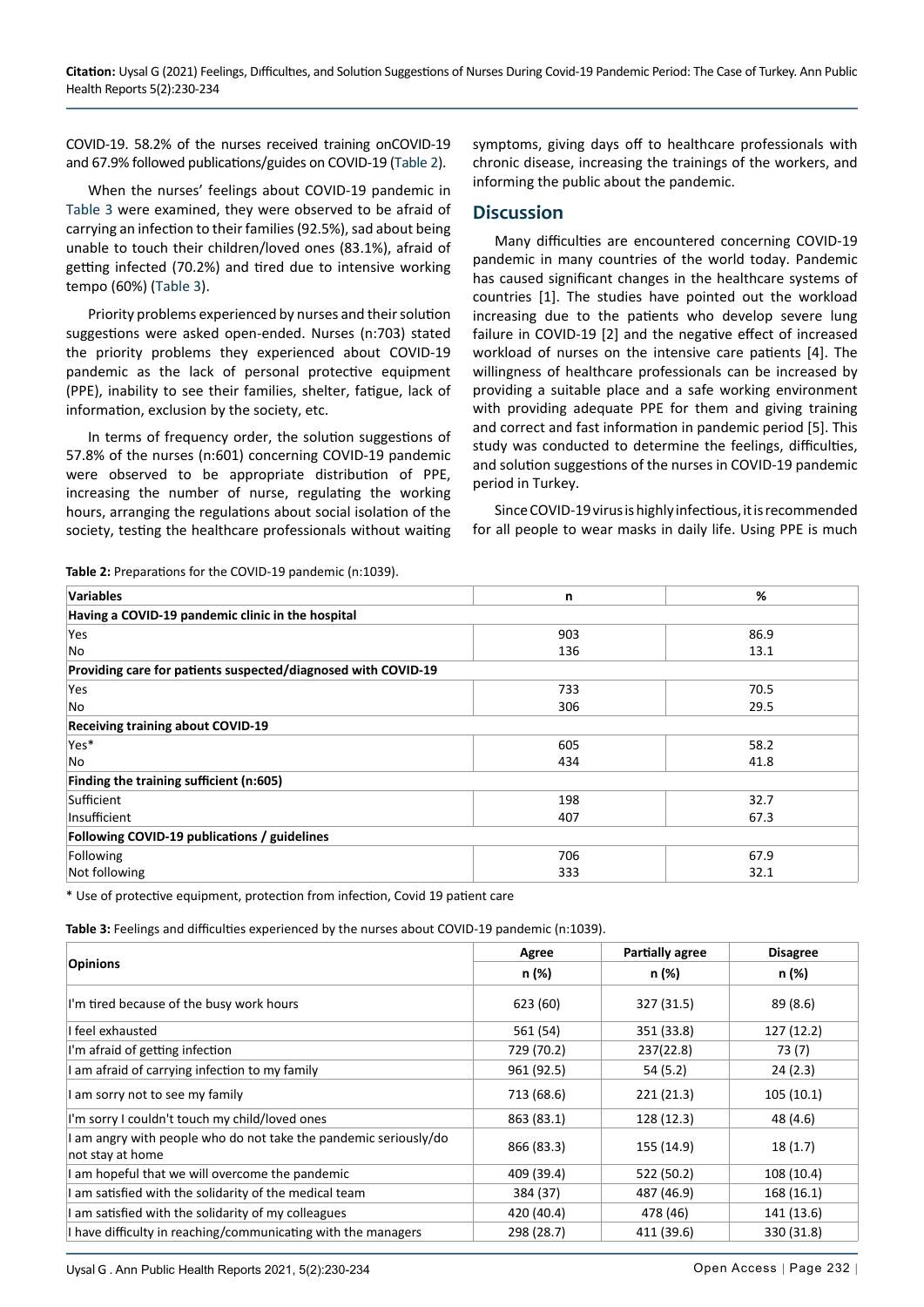more important for the safety of the professionals, who take an active role in treatment, care and follow-up of these patients in the healthcare system, and those they come into contact with. The risk is known to increase more due to the interventions applied to critical patients in the emergency services and intensive care units where nurses encounter particularly with hard cases and death in the pandemic period [6]. PPE needs to be primarily provided to healthcare professionals at risk [2]. The lack of Personal Protective Equipment (PPE) has been seen in many countries during the Covid-19 period [6-8]. It was determined that 38.7% of the nurses in the study group had difficulty in finding PPE [9]. Found that 60.2% of the nurses were concerned about the lack of PPE during Covid-19 pandemic [10]. It is quite remarkable that lack of PPE is experienced in Turkey which is a textile country.

It is stated that nurses achieve to manage the process with their knowledge about care in COVID-19 pandemic [6]. In their study on nurses (n:453) during pandemic period, [10] found that 72.4% received training on infection prevention [10]. In the study, it was seen that more than half of the nurses (58.2%) received training and only 32.7% found the training they received sufficient. In pandemic period, it is important to give up-to-date information about protection from infection to the health care professionals first in terms of patient and employee safety. Training needs of the nurses should be questioned during pandemic period and up-to-date information about needs should be provided.

Those who feel anxiety and concern when their loved ones are sick have difficulties in coping with crisis if their physical and psychological needs are not met [11]. It was determined in the present study that 70.2% of the nurses in the study group were afraid of getting infection and 92.5% were afraid to carry infection to their families. In the studies by [3,12]. It was determined that major concern of the nurses was to carry the virus to their loved ones [3,9] determined that 45.9% of the nurses were afraid of getting infection and 78.8% of them were afraid of carrying virus to their families and friends during COVID-19 pandemic [9]. It is reported that nurses with children are more reluctant to work than other nurses during the pandemic period [5,10]. Found that nurses were afraid to infect their children [10]. It is seen that the anxieties of nurses are similar in different geographies.

It is pointed out that workload and heavy working hours will cause burnout in nurses and they cannot display professional behavior. It is reported that the unexpected pandemic has caused fear and concern in healthcare professionals with high risk of transmission, thus psychosocial support teams have been prepared for healthcare professionals [13]. It was observed in the present study that 60% of the nurses in sample group felt themselves tired, 54% felt exhausted, and 92% were sad because they could not see their families. It is common for nurses who have been in close contact with patients to experience burnout during COVID-19 pandemic [14]. Reported that the anxiety level experienced by healthcare professionals during COVID-19 pandemic is much higher than other people in the community [12]. In a study, it was reported that nurses experienced moderate anxiety [12]. It was determined that 34% of the nurses working in emergency unit (n:453) had moderate anxiety and those with children had higher anxiety due to the excessive workload and the risk of carrying infection to the family [9,10]. Found that the anxiety scores of nurses, whose social activities are limited, were higher during COVID-19 pandemic [9].

The nurses may feel isolated during the pandemic, therefore, it is recommended to encourage communication and teamwork between employees in order to increase patient safety and quality of care [1]. It was determined that 63% of the nurses in the sample group were not satisfied with the cooperation of the healthcare team and their colleagues. Based on results of the study conducted online for 4 days in order to evaluate knowledge, attitude and behaviors of nurses in Iran (n:85) about COVID-19, approximately half of the nurses obtained information or communicated with digital social applications [12]. Benefiting from digital technologies about social isolation of nurses during pandemic and producing solutions suitable for today's conditions in case the pandemic is prolonged or repeated are necessary.

In line with the literature, the problems experienced by the nurses in sample group related to COVID-19 were stated in order of priority as problem of personal protective equipment, inability to see their families, shelter, fatigue, lack of knowledge, exclusion by the society and working in 24-hour shifts. In a qualitative study conducted with 10 nurses (mean age of 29.9  $\pm$  3.62) to determine the needs of nurses in Wuhan province of China, it was reported that nurses missed seeing their family and friends, had the needs of security and protecting their own physical and mental health, and had problems about having PPE. In the study conducted by [10] in China, they determined that 65.5% of the nurses wanted to receive information about COVID-19 (mostly, treatment, prognosis, prevention, transmission and symptoms) [10]. The studies have revealed that nurses experienced similar problems during the pandemic period. Adequate training, accurate and prompt information can increase the willingness of employees [1,5]. Sharing accurate and continuous information about the pandemic is important in terms of taking preventive measures for the health of healthcare professionals and community.

In terms of frequency, the solution suggestions of nurses about COVID-19 pandemic were appropriate distribution of PPE, increasing the number of nurses, regulating the working hours, conducting the regulations about social isolations of the society, conducting tests to healthcare professionals without waiting symptoms, giving day-offs to healthcare professionals with chronic disease, and increasing the trainings of the workers and society. Similar to our study results, in the study by [10]. Nurses suggested increasing the number of nurses, decreasing the number of night shifts and providing adequate resting time, easing the access of nurses to up-to-date information and encouraging nurses to share their clinical experiences and feelings and supporting the families of nurses with children more for the solution of problems. It can be asserted that the problems experienced by nurses in COVID-19 pandemic are similar.